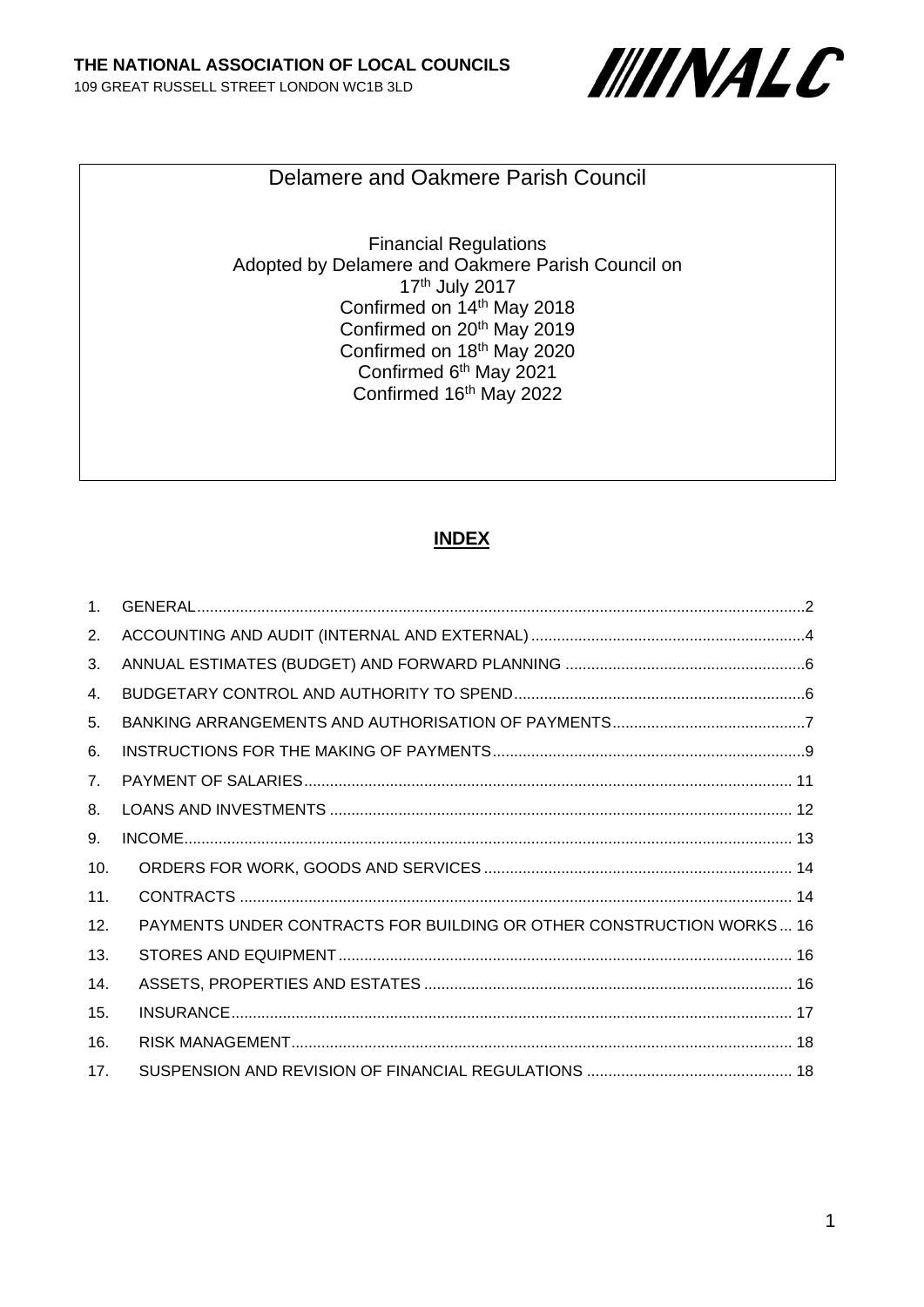## <span id="page-1-0"></span>**1. GENERAL**

- 1.1. These financial regulations govern the conduct of financial management by the council and may only be amended or varied by resolution of the council. Financial regulations are one of the council's three governing policy documents providing procedural guidance for members and officers. Financial regulations must be observed in conjunction with the council's standing orders<sup>1</sup> and any individual financial regulations relating to contracts.
- 1.2. The council is responsible in law for ensuring that its financial management is adequate and effective and that the council has a sound system of internal control which facilitates the effective exercise of the council's functions, including arrangements for the management of risk.
- 1.3. The council's accounting control systems must include measures:
	- for the timely production of accounts;
	- that provide for the safe and efficient safeguarding of public money;
	- to prevent and detect inaccuracy and fraud; and
	- identifying the duties of officers.
- 1.4. These financial regulations demonstrate how the council meets these responsibilities and requirements.
- 1.5. At least once a year, prior to approving the Annual Governance Statement, the council must review the effectiveness of its system of internal control which shall be in accordance with proper practices.
- 1.6. Deliberate or wilful breach of these Regulations by an employee may give rise to disciplinary proceedings.
- 1.7. Members of Council are expected to follow the instructions within these Regulations and not to entice employees to breach them. Failure to follow instructions within these Regulations brings the office of councillor into disrepute.
- 1.8. The Clerk has been appointed as RFO for this council and these regulations will apply accordingly.
- 1.9. The RFO;
	- acts under the policy direction of the council;
	- administers the council's financial affairs in accordance with all Acts, Regulations and proper practices;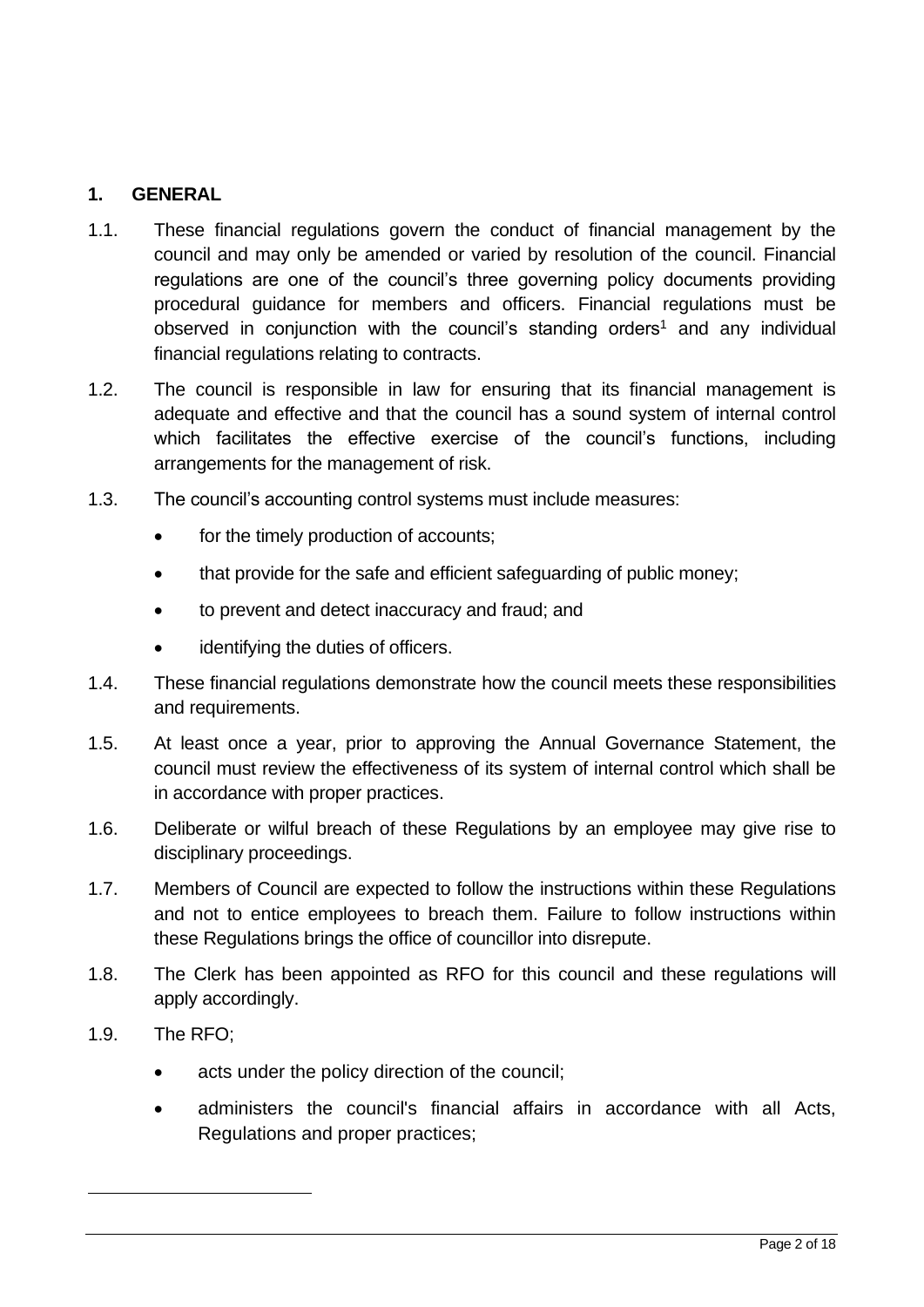- determines on behalf of the council its accounting records and accounting control systems;
- ensures the accounting control systems are observed;
- maintains the accounting records of the council up to date in accordance with proper practices;
- assists the council to secure economy, efficiency and effectiveness in the use of its resources; and
- produces financial management information as required by the council.
- 1.10. The accounting records determined by the RFO shall be sufficient to show and explain the council's transactions and to enable the RFO to ensure that any income and expenditure account and statement of balances, or record of receipts and payments and additional information, as the case may be, or management information prepared for the council from time to time comply with the Accounts and Audit Regulations.
- 1.11. The accounting records determined by the RFO shall in particular contain:
	- entries from day to day of all sums of money received and expended by the council and the matters to which the income and expenditure or receipts and payments account relate;
	- a record of the assets and liabilities of the council; and
	- wherever relevant, a record of the council's income and expenditure in relation to claims made, or to be made, for any contribution, grant or subsidy.
- 1.12. The accounting control systems determined by the RFO shall include:
	- procedures to ensure that the financial transactions of the council are recorded as soon as reasonably practicable and as accurately and reasonably as possible;
	- procedures to enable the prevention and detection of inaccuracies and fraud and the ability to reconstruct any lost records;
	- identification of the duties of officers dealing with financial transactions and division of responsibilities of those officers in relation to significant transactions;
	- procedures to ensure that uncollectable amounts, including any bad debts are not submitted to the council for approval to be written off except with the approval of the RFO and that the approvals are shown in the accounting records; and
	- measures to ensure that risk is properly managed.
- 1.13. The council is not empowered by these Regulations or otherwise to delegate certain specified decisions. In particular any decision regarding: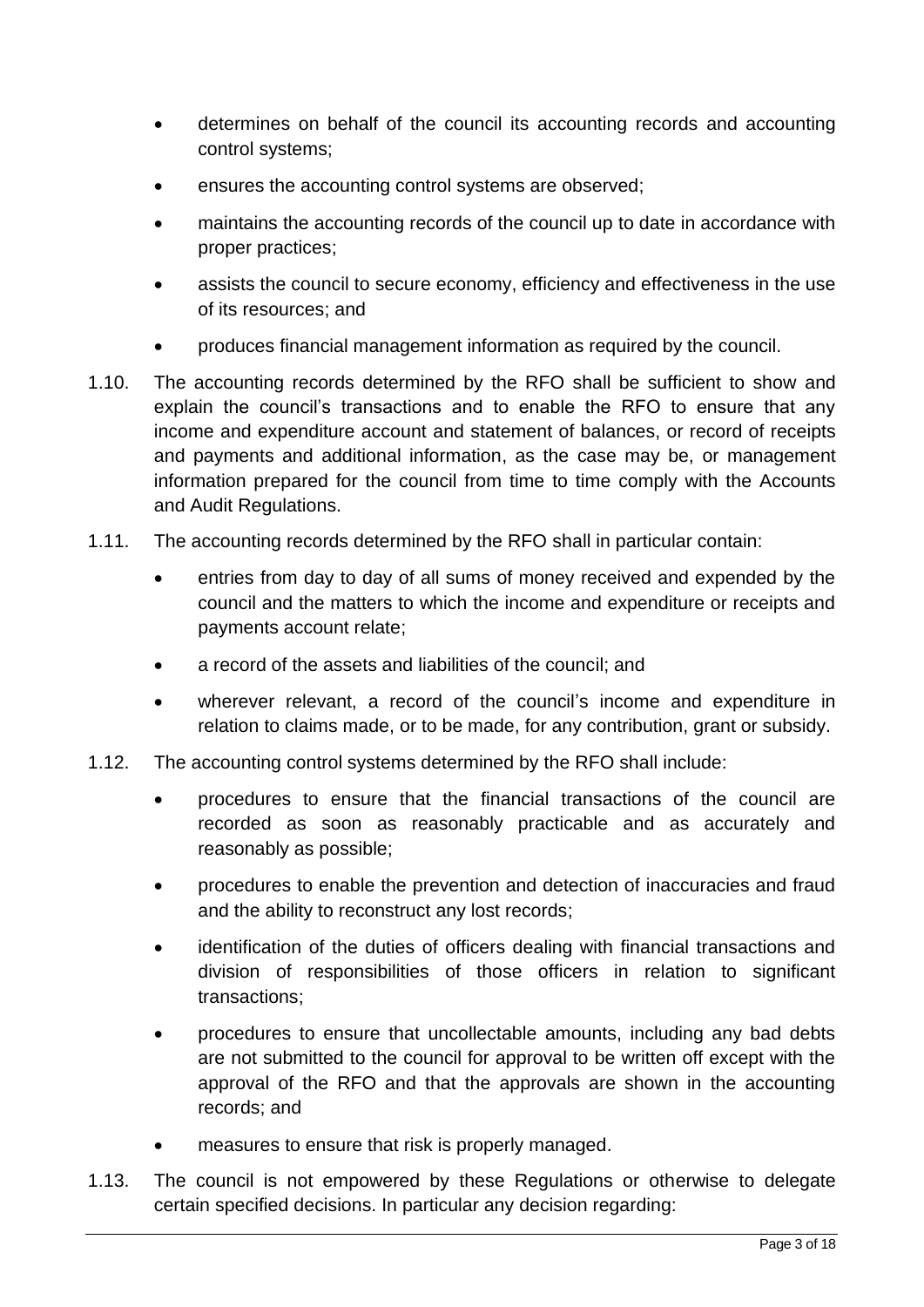- setting the final budget or the precept (council tax requirement);
- approving accounting statements;
- approving an annual governance statement;
- borrowing;
- writing off bad debts;
- declaring eligibility for the General Power of Competence; and
- addressing recommendations in any report from the internal or external auditors,

shall be a matter for the full council only.

- 1.14. In addition the council must:
	- determine and keep under regular review the bank mandate for all council bank accounts;
	- approve any grant or a single commitment in excess of £5,000; and
	- in respect of the annual salary for any employee have regard to recommendations about annual salaries of employees made by the relevant committee in accordance with its terms of reference.
- 1.15. In these financial regulations, references to the Accounts and Audit Regulations or 'the regulations' shall mean the regulations issued under the provisions of section 27 of the Audit Commission Act 1998, or any superseding legislation, and then in force unless otherwise specified.

In these financial regulations the term 'proper practice' or 'proper practices' shall refer to guidance issued in *Governance and Accountability for Local Councils - a Practitioners' Guide (England)* issued by the Joint Practitioners Advisory Group (JPAG), available from the websites of NALC and the Society for Local Council Clerks (SLCC).

## <span id="page-3-0"></span>**2. ACCOUNTING AND AUDIT (INTERNAL AND EXTERNAL)**

- 2.1. All accounting procedures and financial records of the council shall be determined by the RFO in accordance with the Accounts and Audit Regulations, appropriate guidance and proper practices.
- 2.2. On a regular basis, at least once in each quarter, and at each financial year end, a member other than the Chairman or a cheque signatory shall be appointed to verify bank reconciliations (for all accounts) produced by the RFO. The member shall sign the reconciliations and the original bank statements (or similar document) as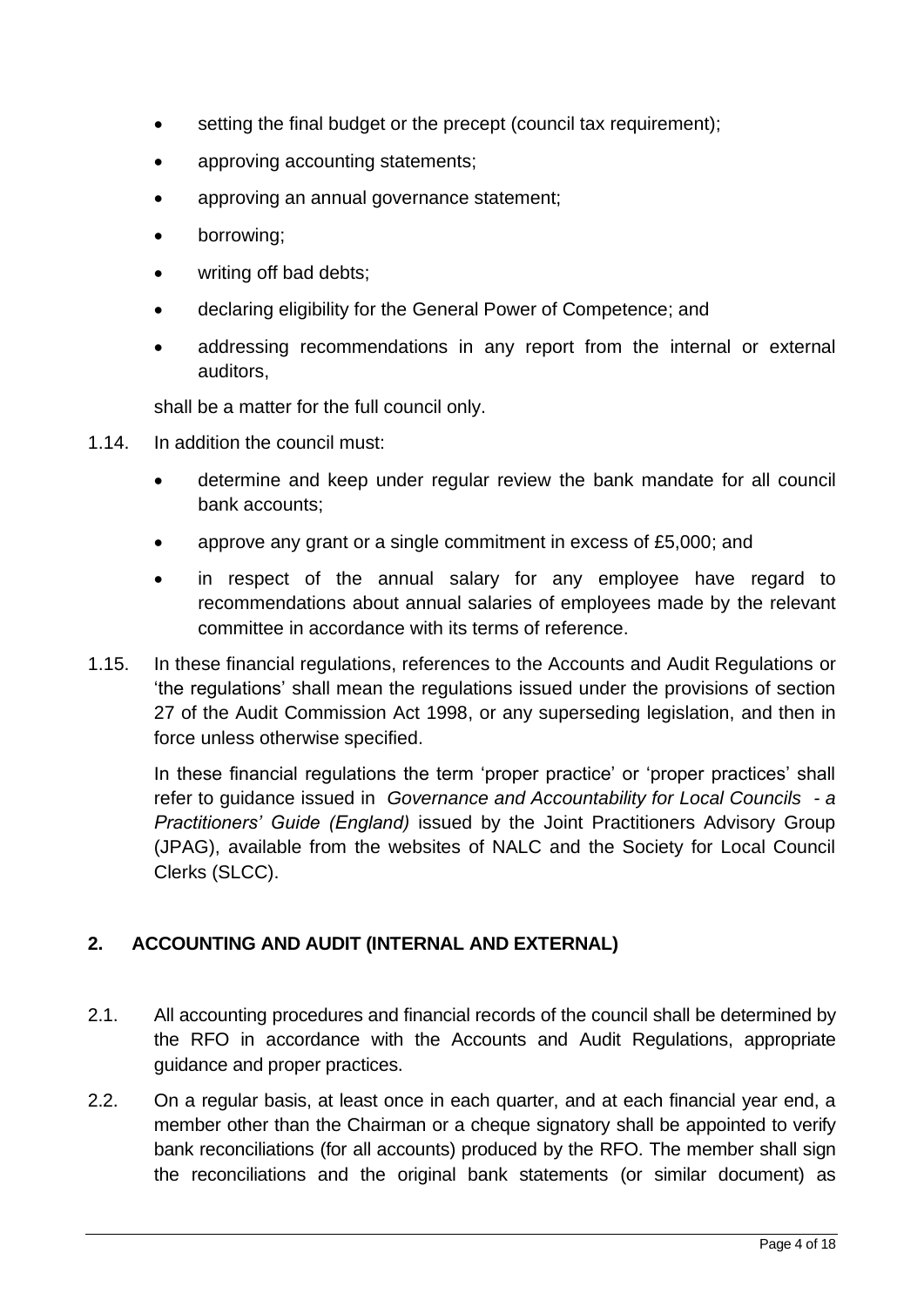evidence of verification. This activity shall on conclusion be reported, including any exceptions, to and noted by the Finance Committee.

- 2.3. The RFO shall complete the annual statement of accounts, annual report, and any related documents of the council contained in the Annual Return (as specified in proper practices) as soon as practicable after the end of the financial year and having certified the accounts shall submit them and report thereon to the council within the timescales set by the Accounts and Audit Regulations.
- 2.4. The council shall ensure that there is an adequate and effective system of internal audit of its accounting records, and of its system of internal control in accordance with proper practices. Any officer or member of the council shall make available such documents and records as appear to the council to be necessary for the purpose of the audit and shall, as directed by the council, supply the RFO, internal auditor, or external auditor with such information and explanation as the council considers necessary for that purpose.
- 2.5. The internal auditor shall be appointed by and shall carry out the work in relation to internal controls required by the council in accordance with proper practices.
- 2.6. The internal auditor shall:
	- be competent and independent of the financial operations of the council;
	- report to council in writing, or in person, on a regular basis with a minimum of one annual written report during each financial year;
	- to demonstrate competence, objectivity and independence, be free from any actual or perceived conflicts of interest, including those arising from family relationships; and
	- have no involvement in the financial decision making, management or control of the council.
- 2.7. Internal or external auditors may not under any circumstances:
	- perform any operational duties for the council;
	- initiate or approve accounting transactions; or
	- direct the activities of any council employee, except to the extent that such employees have been appropriately assigned to assist the internal auditor.
- 2.8. For the avoidance of doubt, in relation to internal audit the terms 'independent' and 'independence' shall have the same meaning as is described in proper practices.
- 2.9. The RFO shall make arrangements for the exercise of electors' rights in relation to the accounts including the opportunity to inspect the accounts, books, and vouchers and display or publish any notices and statements of account required by Audit Commission Act 1998, or any superseding legislation, and the Accounts and Audit Regulations.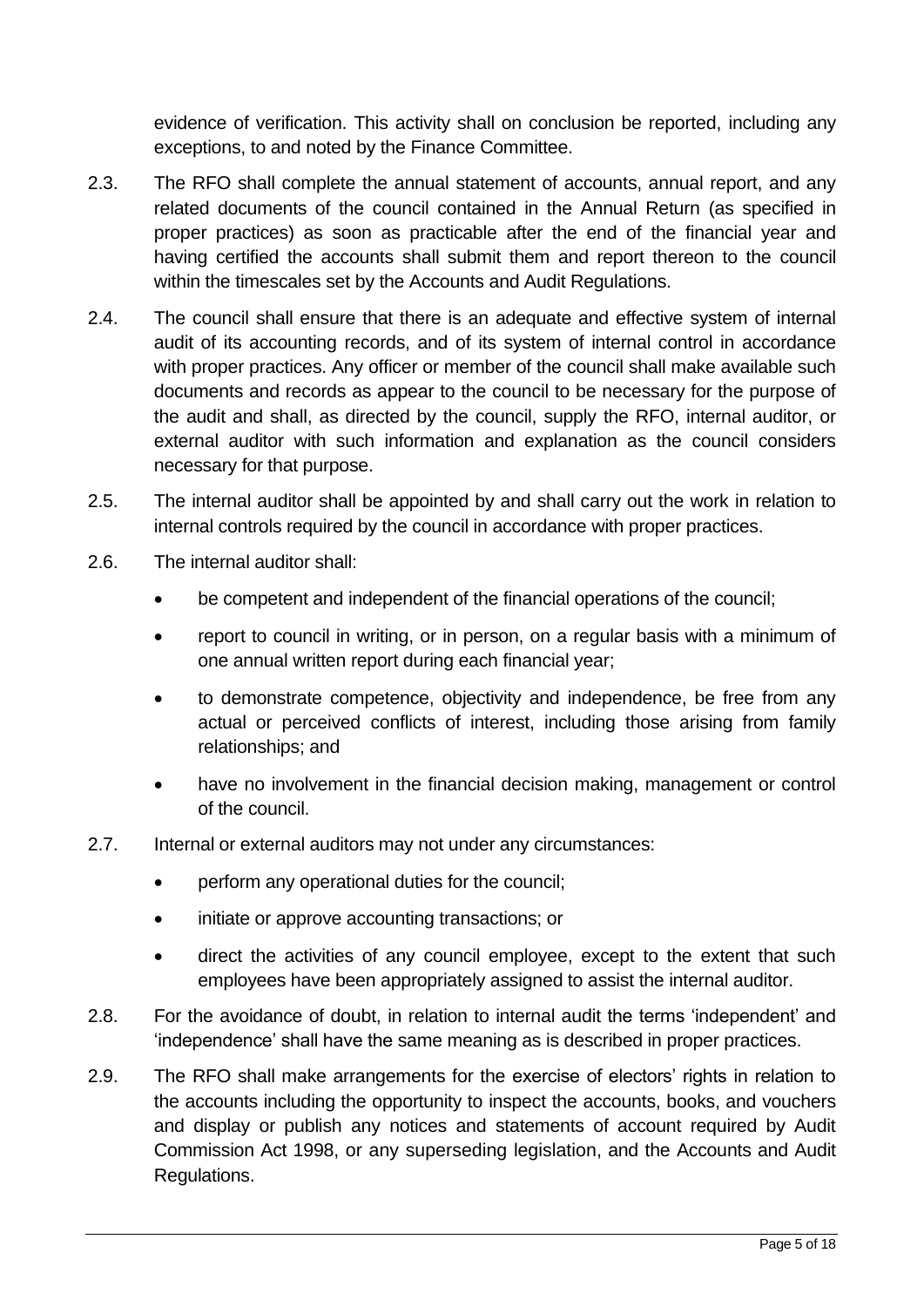2.10. The RFO shall, without undue delay, bring to the attention of all councillors any correspondence or report from internal or external auditors.

# <span id="page-5-0"></span>**3. ANNUAL ESTIMATES (BUDGET) AND FORWARD PLANNING**

- 3.1. The Finance Committee shall review its three-year forecast of revenue and capital receipts and payments. Having regard to the forecast, it shall thereafter formulate and submit proposals for the following financial year to the council not later than the end of October each year including any proposals for revising the forecast.
- 3.2. The RFO must each year, by no later than December, prepare detailed estimates of all receipts and payments including the use of reserves and all sources of funding for the following financial year in the form of a budget to be considered by the Finance committee and the council.
- 3.3. The council shall consider annual budget proposals in relation to the council's three year forecast of revenue and capital receipts and payments including recommendations for the use of reserves and sources of funding and update the forecast accordingly.
- 3.4. The council shall fix the precept (council tax requirement), and relevant basic amount of council tax to be levied for the ensuing financial year not later than by the end of January each year. The RFO shall issue the precept to the billing authority and shall supply each member with a copy of the approved annual budget.
- 3.5. The approved annual budget shall form the basis of financial control for the ensuing year.

### <span id="page-5-1"></span>**4. BUDGETARY CONTROL AND AUTHORITY TO SPEND**

- 4.1. Expenditure on revenue items may be authorised up to the amounts included for that class of expenditure in the approved budget. This authority is to be determined by:
	- the council for all items over £5,000;
	- a duly delegated committee of the council for items over £500; or
	- the Clerk, in conjunction with Chairman of Council or Chairman of the appropriate committee, for any items below £500.

Such authority is to be evidenced by a minute or by an authorisation slip duly signed by the Clerk, and where necessary also by the appropriate Chairman.

Contracts may not be disaggregated to avoid controls imposed by these regulations.

4.2. No expenditure may be authorised that will exceed the amount provided in the revenue budget for that class of expenditure other than by resolution of the council, or duly delegated committee. During the budget year and with the approval of council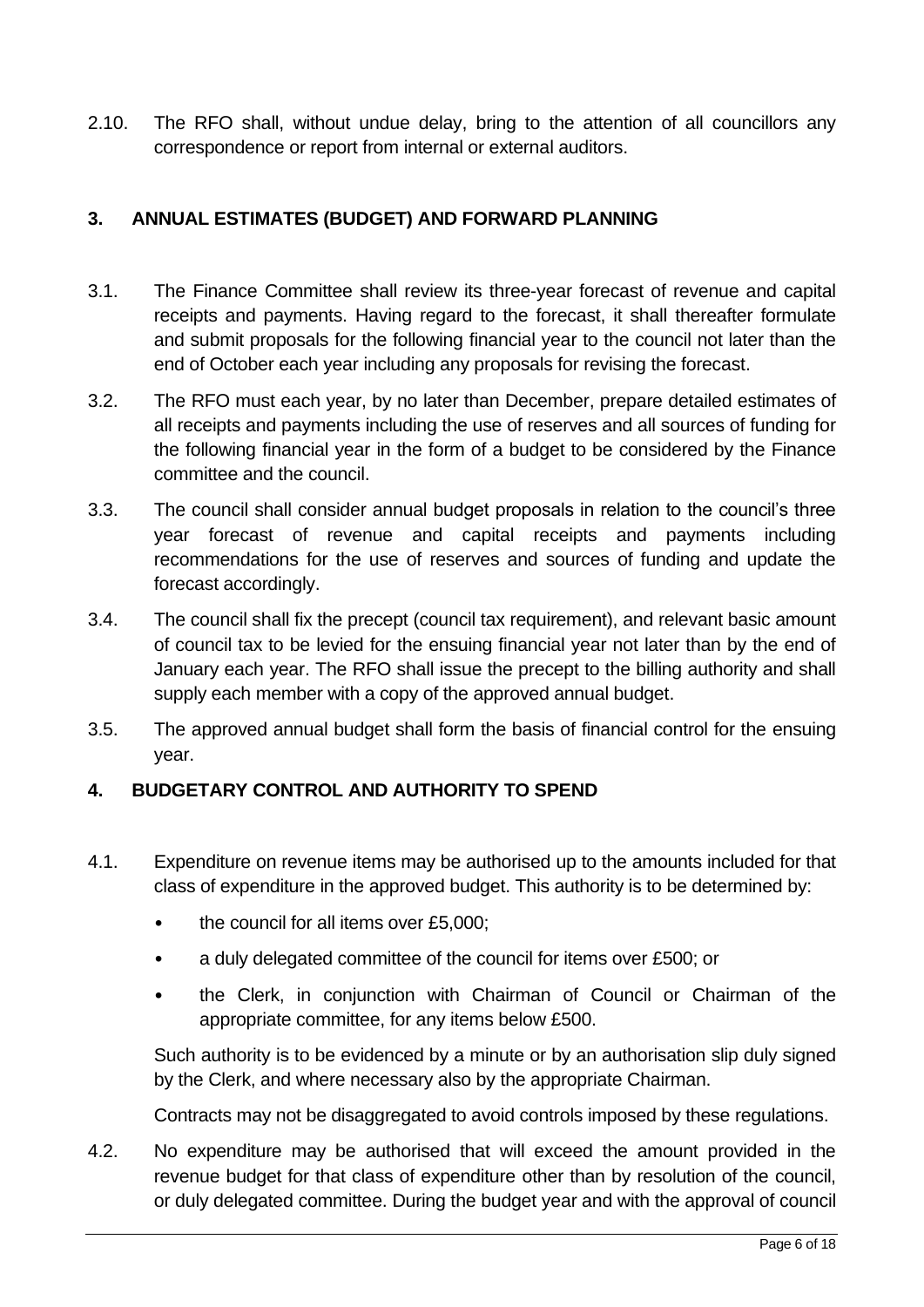having considered fully the implications for public services, unspent and available amounts may be moved to other budget headings or to an earmarked reserve as appropriate ('virement').

- 4.3. Unspent provisions in the revenue or capital budgets for completed projects shall not be carried forward to a subsequent year.
- 4.4. The salary budgets are to be reviewed at least annually in October for the following financial year and such review shall be evidenced by a hard copy schedule signed by the Clerk and the Chairman of Council or relevant committee. The RFO will inform committees of any changes impacting on their budget requirement for the coming year in good time.
- 4.5. In cases of extreme risk to the delivery of council services, the clerk may authorise revenue expenditure on behalf of the council which in the clerk's judgement it is necessary to carry out. Such expenditure includes repair, replacement or other work, whether or not there is any budgetary provision for the expenditure, subject to a limit of £500. The Clerk shall report such action to the chairman as soon as possible and to the council as soon as practicable thereafter.
- 4.6. No expenditure shall be authorised in relation to any capital project and no contract entered into or tender accepted involving capital expenditure unless the council is satisfied that the necessary funds are available and the requisite borrowing approval has been obtained.
- 4.7. All capital works shall be administered in accordance with the council's standing orders and financial regulations relating to contracts.
- 4.8. The RFO shall regularly provide the council with a statement of receipts and payments to date under each head of the budgets, comparing actual expenditure to the appropriate date against that planned as shown in the budget. These statements are to be prepared at least at the end of each financial quarter and shall show explanations of material variances. For this purpose, "material" shall be in excess of £100 or 15% of the budget.
- 4.9. Changes in earmarked reserves shall be approved by council as part of the budgetary control process.

# <span id="page-6-0"></span>**5. BANKING ARRANGEMENTS AND AUTHORISATION OF PAYMENTS**

- 5.1. The council's banking arrangements, including the bank mandate, shall be made by the RFO and approved by the council; banking arrangements may not be delegated to a committee. They shall be regularly reviewed for safety and efficiency.
- 5.2. The RFO shall prepare a schedule of payments requiring authorisation, forming part of the Agenda for the Meeting and, together with the relevant invoices, present the schedule to the finance committee. The council shall review the schedule for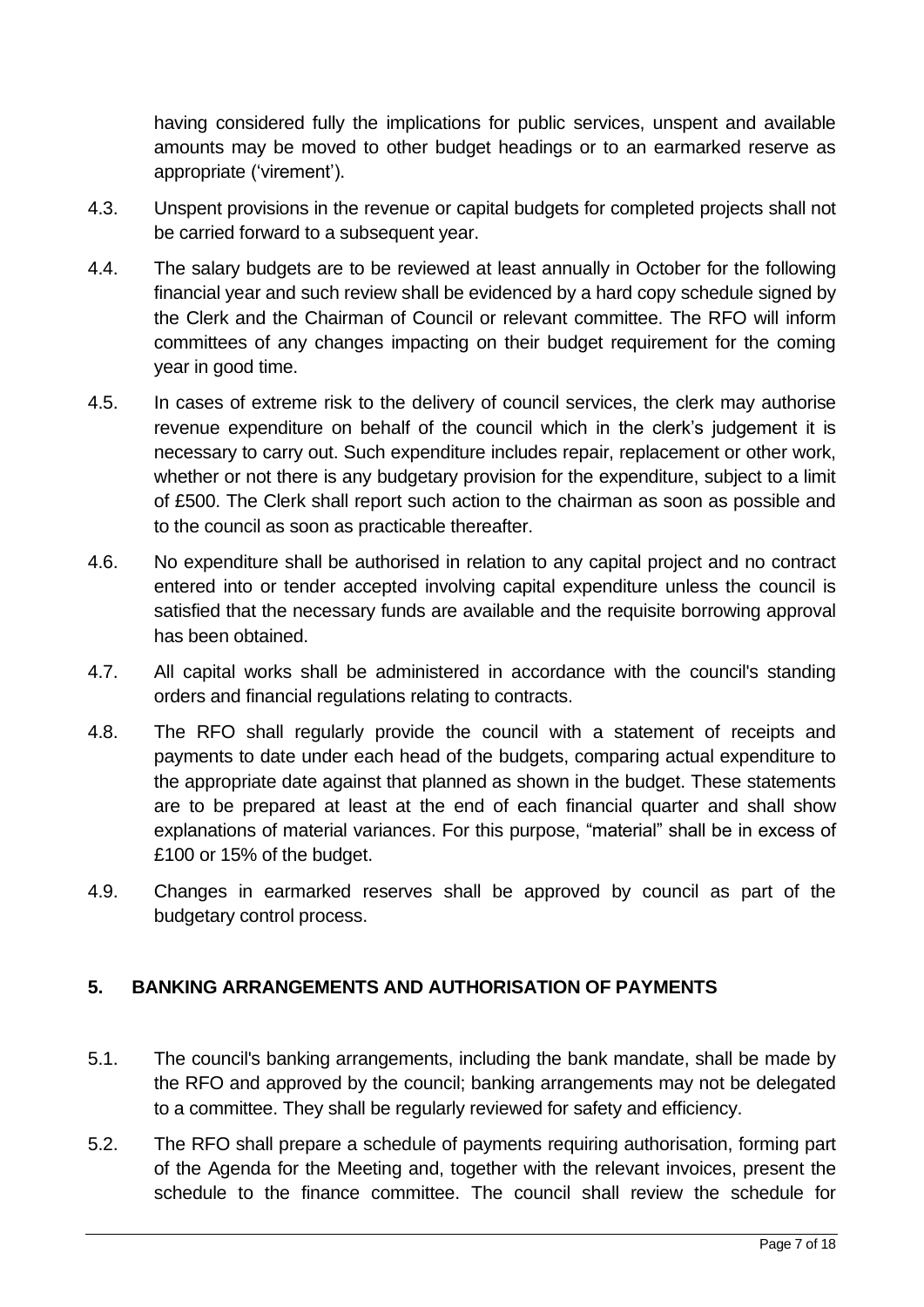compliance and, having satisfied itself shall authorise payment by a resolution of the council. The approved schedule shall be ruled off and initialled by the Chairman of the Meeting. A detailed list of all payments shall be disclosed within or as an attachment to the minutes of the meeting at which payment was authorised. Personal payments (including salaries, wages, expenses and any payment made in relation to the termination of a contract of employment) may be summarised to remove public access to any personal information.

- 5.3. All invoices for payment shall be examined, verified and certified by the RFO to confirm that the work, goods or services to which each invoice relates has been received, carried out, examined and represents expenditure previously approved by the council.
- 5.4. The RFO shall examine invoices for arithmetical accuracy and analyse them to the appropriate expenditure heading. The RFO shall take all steps to pay all invoices submitted, and which are in order, at the next available council meeting.
- 5.5. The Clerk and RFO shall have delegated authority to authorise the payment of items only in the following circumstances:
	- a) If a payment is necessary to avoid a charge to interest under the Late Payment of Commercial Debts (Interest) Act 1998, and the due date for payment is before the next scheduled Meeting of council, where the Clerk and RFO certify that there is no dispute or other reason to delay payment, provided that a list of such payments shall be submitted to the next appropriate meeting of council [or finance committee];
	- b) An expenditure item authorised under 5.6 below (continuing contracts and obligations) provided that a list of such payments shall be submitted to the next appropriate meeting of council [or finance committee]; or
	- c) fund transfers within the councils banking arrangements up to the sum of £10,000, provided that a list of such payments shall be submitted to the next appropriate meeting of council [or finance committee].
- 5.6. For each financial year the Clerk and RFO shall draw up a list of due payments which arise on a regular basis as the result of a continuing contract, statutory duty, or obligation (such as but not exclusively) Salaries, PAYE and NI, Superannuation Fund and regular maintenance contracts and the like for which council may authorise payment for the year provided that the requirements of regulation 4.1 (Budgetary Controls) are adhered to, provided also that a list of such payments shall be submitted to the next appropriate meeting of council.
- 5.7. A record of regular payments made under 5.6 above shall be drawn up and be signed by two members on each and every occasion when payment is authorised thus controlling the risk of duplicated payments being authorised and / or made.
- 5.8. In respect of grants a duly authorised committee shall approve expenditure within any limits set by council and in accordance with any policy statement approved by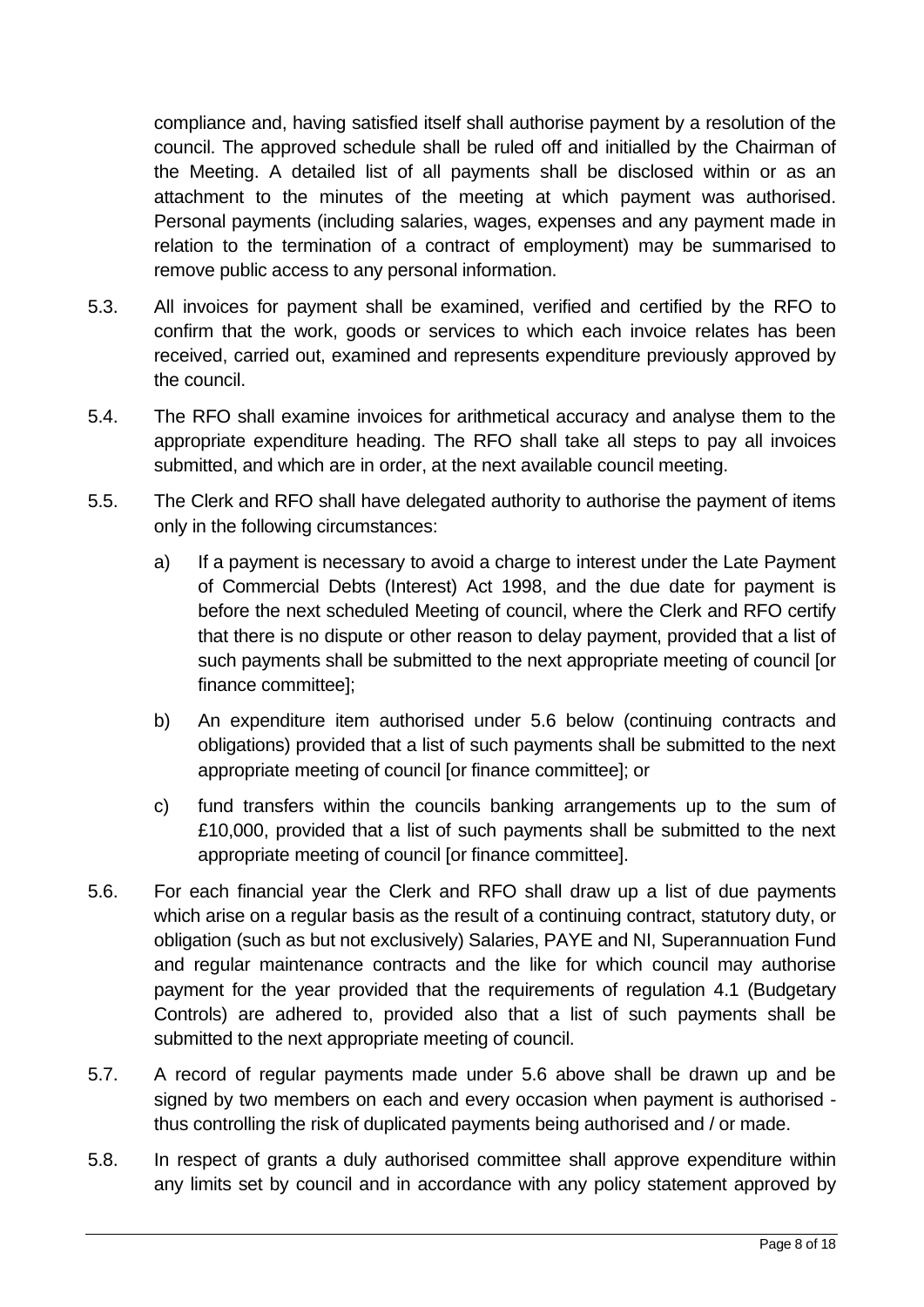council. Any Revenue or Capital Grant in excess of £5,000 shall before payment, be subject to ratification by resolution of the council.

- 5.9. Members are subject to the Code of Conduct that has been adopted by the council and shall comply with the Code and Standing Orders when a decision to authorise or instruct payment is made in respect of a matter in which they have a disclosable pecuniary or other interest, unless a dispensation has been granted.
- 5.10. The council will aim to rotate the duties of members in these Regulations so that onerous duties are shared out as evenly as possible over time.
- 5.11. Any changes in the recorded details of suppliers, such as bank account records, shall be approved in writing by a Member.

### <span id="page-8-0"></span>**6. INSTRUCTIONS FOR THE MAKING OF PAYMENTS**

- 6.1. The council will make safe and efficient arrangements for the making of its payments.
- 6.2. Following authorisation under Financial Regulation 5 above, the council, a duly delegated committee or, if so delegated, the Clerk or RFO shall give instruction that a payment shall be made.
- 6.3. All payments shall be effected by cheque or other instructions to the council's bankers, or otherwise, in accordance with a resolution of council.
- 6.4. Cheques or orders for payment drawn on the bank account in accordance with the schedule as presented to council or committee shall be signed by two member[s] of council,and countersigned by the Clerk/Assistant Clerk, in accordance with a resolution instructing that payment. A member who is a bank signatory, having a connection by virtue of family or business relationships with the beneficiary of a payment, should not, under normal circumstances, be a signatory to the payment in question.
- 6.5. To indicate agreement of the details shown on the cheque or order for payment with the counterfoil and the invoice or similar documentation, the signatories shall each also initial the cheque counterfoil.
- 6.6. Cheques or orders for payment shall not normally be presented for signature other than at a council or committee meeting (including immediately before or after such a meeting). Any signatures obtained away from such meetings shall be reported to the council at the next convenient meeting.
- 6.7. If thought appropriate by the council, payment for utility supplies (energy, telephone and water) and any National Non-Domestic Rates may be made by variable direct debit provided that the instructions are signed by two members and countersigned by the Clerk/Assistant Clerk any payments are reported to council as made. The approval of the use of a variable direct debit shall be renewed by resolution of the council at least every two years.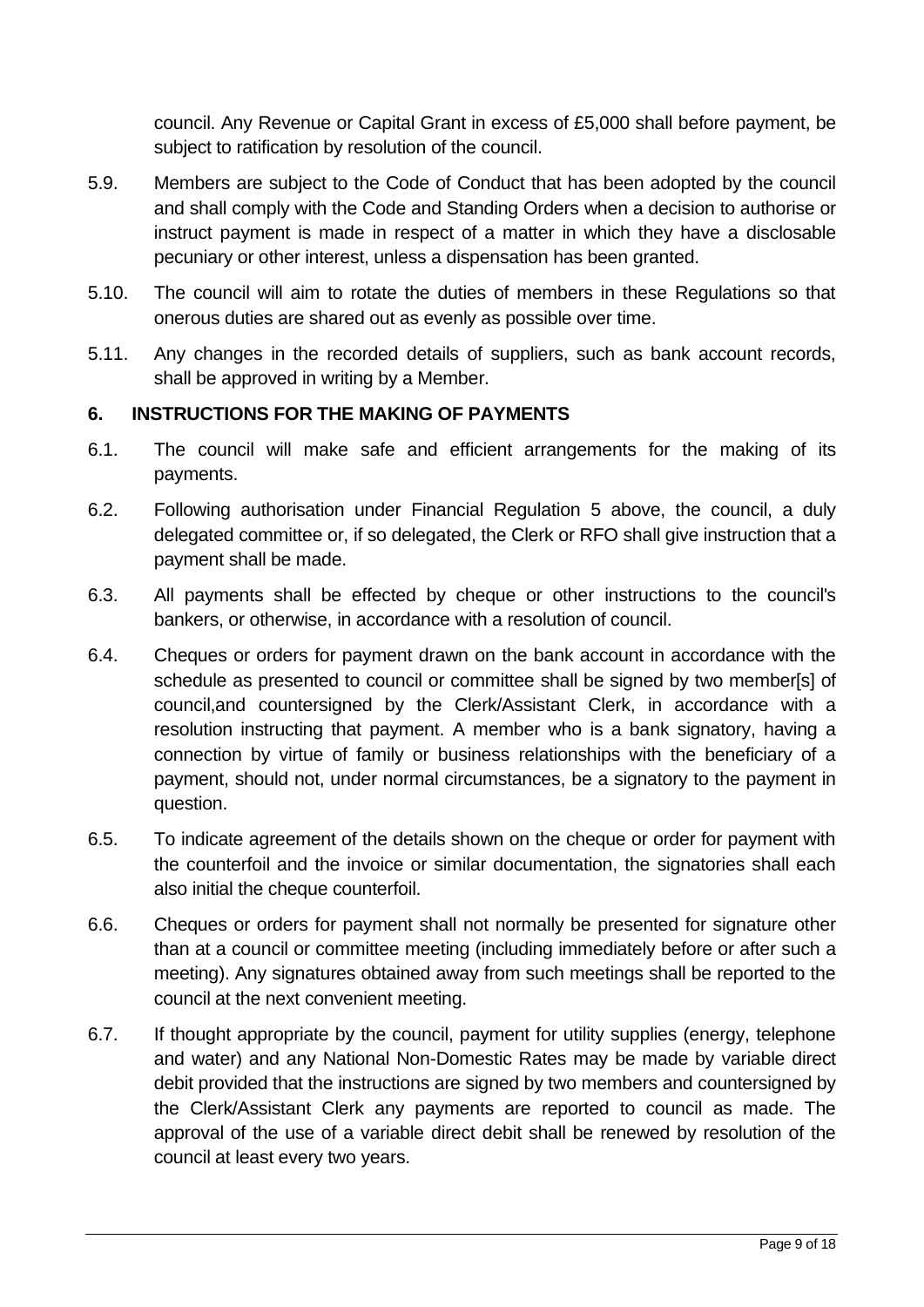- 6.8. If thought appropriate by the council, payment for certain items (principally salaries) may be made by banker's standing order provided that the instructions are signed, or otherwise evidenced by two members are retained and countersigned by the Clerk/Assistant Clerk any payments are reported to council as made. The approval of the use of a banker's standing order shall be renewed by resolution of the council at least every two years.
- 6.9. If thought appropriate by the council, payment for certain items may be made by BACS or CHAPS methods provided that the instructions for each payment are signed, or otherwise evidenced, by two authorised bank signatories and countersigned by the Clerk/Assistant Clerk, are retained and any payments are reported to council as made. The approval of the use of BACS or CHAPS shall be renewed by resolution of the council at least every two years.
- 6.10. If thought appropriate by the council payment for certain items may be made by internet banking transfer provided evidence is retained showing which members approved the payment.
- 6.11. Where a computer requires use of a personal identification number (PIN) or other password(s), for access to the council's records on that computer, a note shall be made of the PIN and Passwords and shall be handed to and retained by the Chairman of Council in a sealed dated envelope. This envelope may not be opened other than in the presence of two other councillors. After the envelope has been opened, in any circumstances, the PIN and / or passwords shall be changed as soon as practicable. The fact that the sealed envelope has been opened, in whatever circumstances, shall be reported to all members immediately and formally to the next available meeting of the council. This will not be required for a member's personal computer used only for remote authorisation of bank payments.
- 6.12. No employee or councillor shall disclose any PIN or password, relevant to the working of the council or its bank accounts, to any person not authorised in writing by the council or a duly delegated committee.
- 6.13. Regular back-up copies of the records on any computer shall be made and shall be stored securely away from the computer in question, and preferably off site.
- 6.14. The council, and any members using computers for the council's financial business, shall ensure that anti-virus, anti-spyware and firewall software with automatic updates, together with a high level of security, is used.
- 6.15. Where internet banking arrangements are made with any bank, the Clerk shall be appointed as the Service Administrator. The bank mandate approved by the council shall identify a number of councillors who will be authorised to approve transactions on those accounts. The bank mandate will state clearly the amounts of payments that can be instructed by the use of the Service Administrator alone, or by the Service Administrator with a stated number of approvals.
- 6.16. Access to any internet banking accounts will be directly to the access page (which may be saved under "favourites"), and not through a search engine or e-mail link.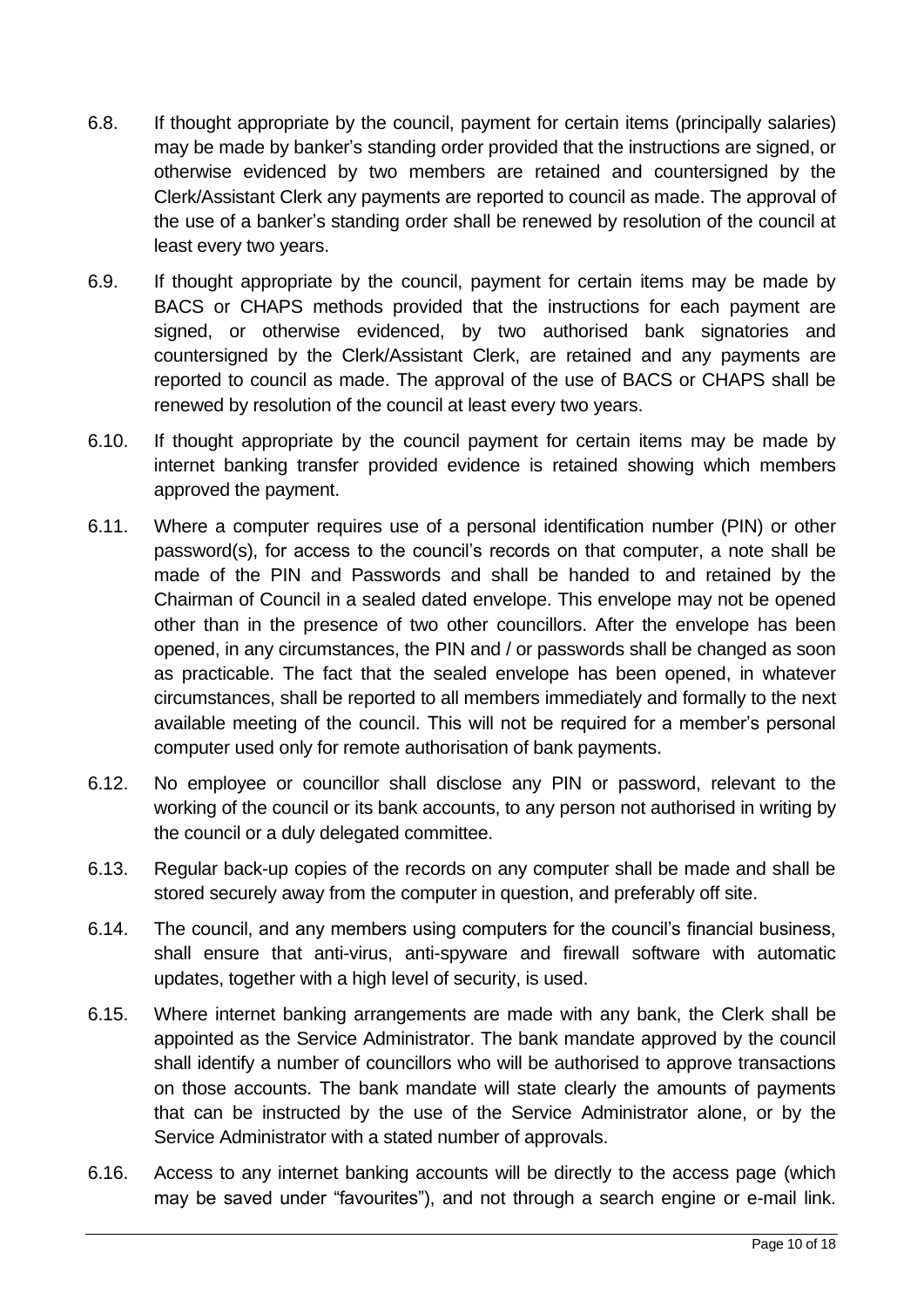Remembered or saved passwords facilities must not be used on any computer used for council banking work. Breach of this Regulation will be treated as a very serious matter under these regulations.

6.17. Changes to account details for suppliers, which are used for internet banking may only be changed on written hard copy notification by the supplier and supported by hard copy authority for change signed by the Clerk and a member of the Parish Council. A programme of regular checks of standing data with suppliers will be followed.

#### **Items 6.18 to 6.20 are not applicable at this time.**

- 6.18. Any Debit Card issued for use will be specifically restricted to the Clerk and Assistant Clerk and will also be restricted to a single transaction maximum value of £500 unless authorised by council or finance committee in writing before any order is placed.
- 6.19. A pre-paid debit card may be issued to employees with varying limits. These limits will be set by the council. Transactions and purchases made will be reported to the council and authority for topping-up shall be at the discretion of the council.
- 6.20. Any corporate credit card or trade card account opened by the council will be specifically restricted to use by the Clerk and Assistant Clerk and shall be subject to automatic payment in full at each month-end. Personal credit or debit cards of members or staff shall not be used under any circumstances.
- 6.21. The council will not maintain any form of cash float. All cash received must be banked intact. Any payments made in cash by the Clerk / Assistant Clerk / Booking Secretary or Parish Ranger (for example for postage or minor stationery items) shall be refunded on a regular basis, at least quarterly.

# <span id="page-10-0"></span>**7. PAYMENT OF SALARIES**

- 7.1. As an employer, the council shall make arrangements to meet fully the statutory requirements placed on all employers by PAYE and National Insurance legislation. The payment of all salaries shall be made in accordance with payroll records and the rules of PAYE and National Insurance currently operating, and salary rates shall be as agreed by council, or duly delegated committee.
- 7.2. Payment of salaries and payment of deductions from salary such as may be required to be made for tax, national insurance and pension contributions, or similar statutory or discretionary deductions must be made in accordance with the payroll records and on the appropriate dates stipulated in employment contracts, provided that each payment is reported to the next available council meeting, as set out in these regulations above.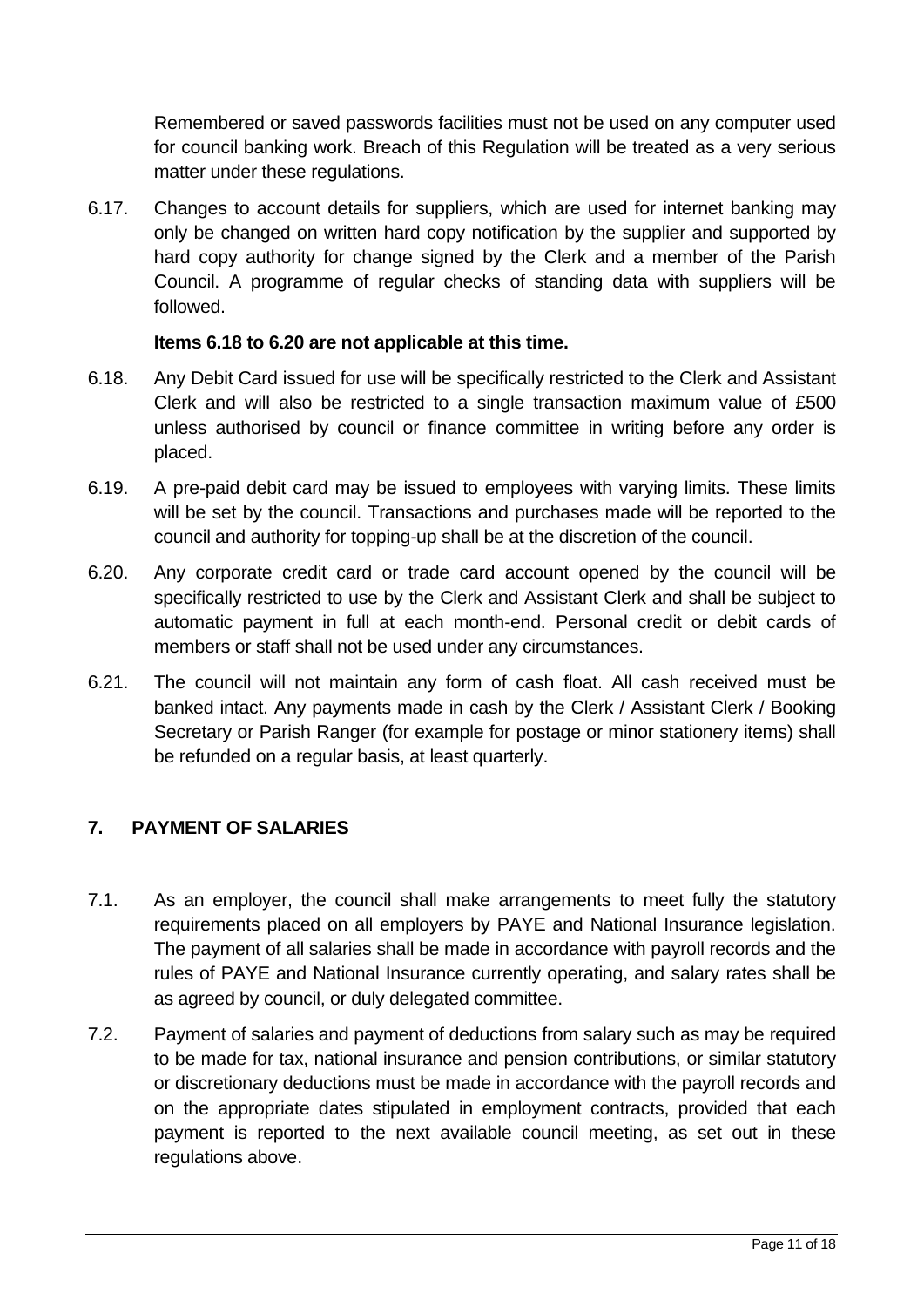- 7.3. No changes shall be made to any employee's pay, emoluments, or terms and conditions of employment without the prior consent of the [council] [relevant committee].
- 7.4. Each and every payment to employees of net salary and to the appropriate creditor of the statutory and discretionary deductions shall be recorded in a separate confidential record (confidential cash book). This confidential record is not open to inspection or review (under the Freedom of Information Act 2000 or otherwise) other than:
	- a) by any councillor who can demonstrate a need to know;
	- b) by the internal auditor:
	- c) by the external auditor; or
	- d) by any person authorised under Audit Commission Act 1998, or any superseding legislation.
- 7.5. The total of such payments in each calendar month shall be reported with all other payments as made as may be required under these Financial Regulations, to ensure that only payments due for the period have actually been paid.
- 7.6. An effective system of personal performance management should be maintained for the senior officers.
- 7.7. Any termination payments shall be supported by a clear business case and reported to the council. Termination payments shall only be authorised by council.
- 7.8. Before employing interim staff the council must consider a full business case.

### <span id="page-11-0"></span>**8. LOANS AND INVESTMENTS**

- 8.1. All borrowings shall be effected in the name of the council, after obtaining any necessary borrowing approval. Any application for borrowing approval shall be approved by Council as to terms and purpose. The application for borrowing approval, and subsequent arrangements for the loan shall only be approved by full council.
- 8.2. Any financial arrangement which does not require formal borrowing approval from the Secretary of State/Welsh Assembly Government (such as Hire Purchase or Leasing of tangible assets) shall be subject to approval by the full council. In each case a report in writing shall be provided to council in respect of value for money for the proposed transaction.
- 8.3. The council will arrange with the council's banks and investment providers for the sending of a copy of each statement of account to the Chairman of the council at the same time as one is issued to the Clerk or RFO.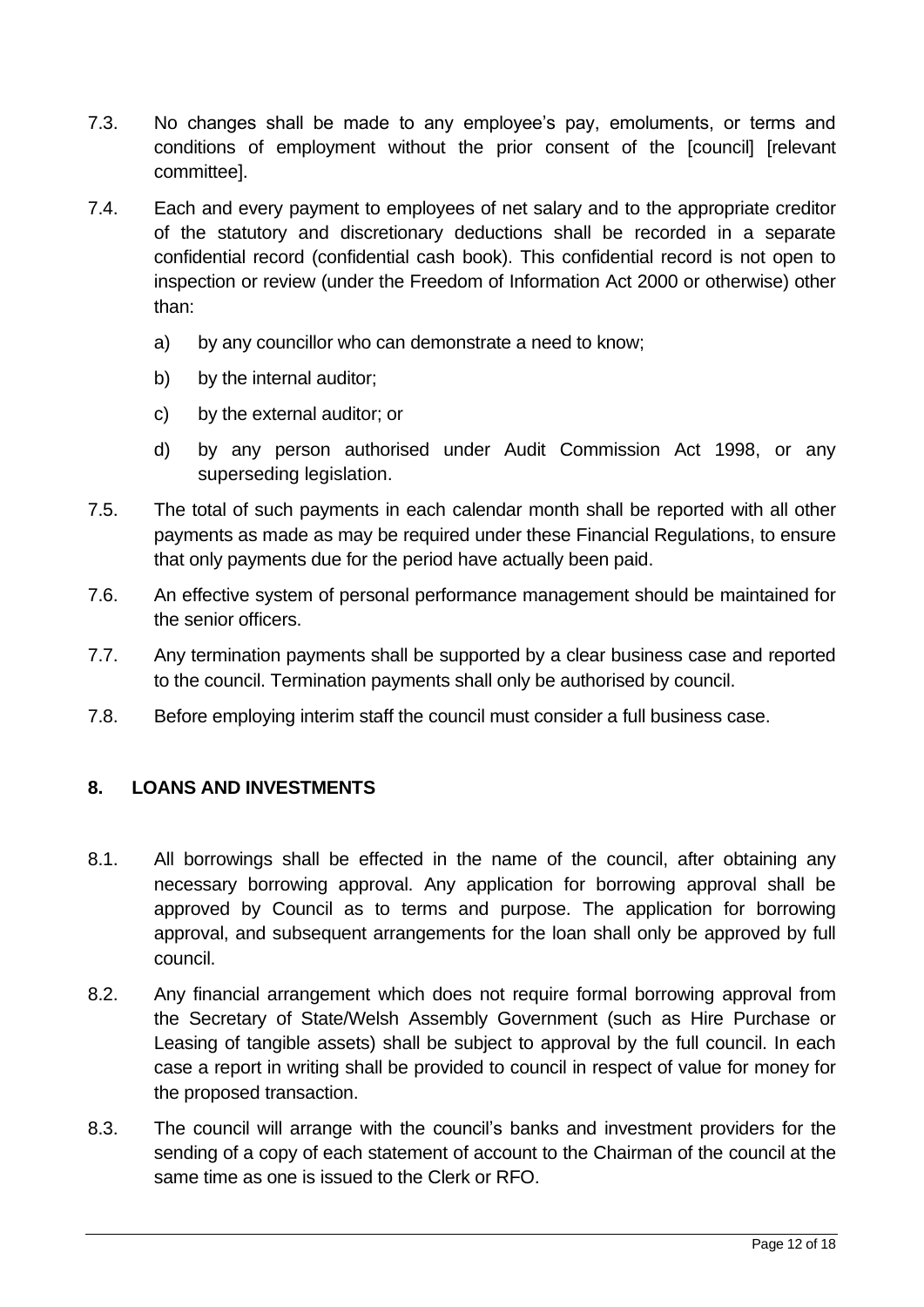- 8.4. All loans and investments shall be negotiated in the name of the council and shall be for a set period in accordance with council policy.
- 8.5. The council shall consider the need for an Investment Strategy and Policy which, if drawn up, shall be in accordance with relevant regulations, proper practices and guidance. Any Strategy and Policy shall be reviewed by the council at least annually.
- 8.6. All investments of money under the control of the council shall be in the name of the council.
- 8.7. All investment certificates and other documents relating thereto shall be retained in the custody of the RFO.
- 8.8. Payments in respect of short term or long term investments, including transfers between bank accounts held in the same bank, or branch, shall be made in accordance with Regulation 5 (Authorisation of payments) and Regulation 6 (Instructions for payments).

# <span id="page-12-0"></span>**9. INCOME**

- 9.1. The collection of all sums due to the council shall be the responsibility of and under the supervision of the RFO.
- 9.2. Particulars of all charges to be made for work done, services rendered or goods supplied shall be agreed annually by the council, notified to the RFO and the RFO shall be responsible for the collection of all accounts due to the council.
- 9.3. The council will review all fees and charges at least annually, following a report of the Clerk.
- 9.4. Any sums found to be irrecoverable and any bad debts shall be reported to the council and shall be written off in the year.
- 9.5. All sums received on behalf of the council shall be banked intact as directed by the RFO. In all cases, all receipts shall be deposited with the council's bankers with such frequency as the RFO considers necessary.
- 9.6. The origin of each receipt shall be entered on the paying-in slip.
- 9.7. Personal cheques shall not be cashed out of money held on behalf of the council.
- 9.8. The RFO shall promptly complete any VAT Return that is required. Any repayment claim due in accordance with VAT Act 1994 section 33 shall be made at least annually coinciding with the financial year end.
- 9.9. Where any significant sums of cash are regularly received by the council, the RFO shall take such steps as are agreed by the council to ensure that more than one person is present when the cash is counted in the first instance, that there is a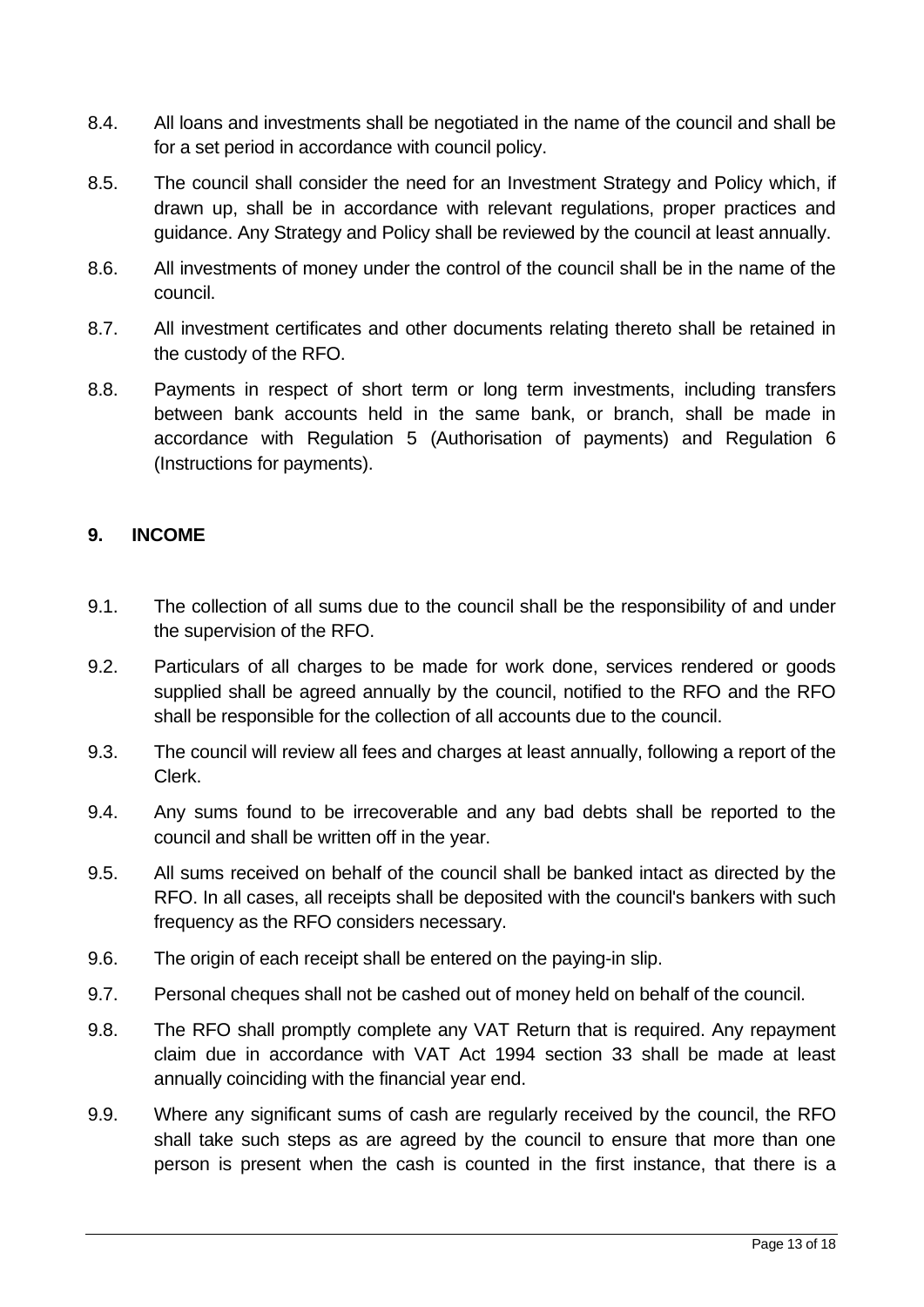reconciliation to some form of control such as ticket issues, and that appropriate care is taken in the security and safety of individuals banking such cash.

## <span id="page-13-0"></span>**10. ORDERS FOR WORK, GOODS AND SERVICES**

- 10.1. An official order or letter shall be issued for all work, goods and services unless a formal contract is to be prepared or an official order would be inappropriate. Copies of orders shall be retained.
- 10.2. Order books shall be controlled by the RFO.
- 10.3. All members and officers are responsible for obtaining value for money at all times. An officer issuing an official order shall ensure as far as reasonable and practicable that the best available terms are obtained in respect of each transaction, usually by obtaining three or more quotations or estimates from appropriate suppliers, subject to any *de minimis* provisions in Regulation 11.1 below.
- 10.4. A member may not issue an official order or make any contract on behalf of the council.
- 10.5. The RFO shall verify the lawful nature of any proposed purchase before the issue of any order, and in the case of new or infrequent purchases or payments, the RFO shall ensure that the statutory authority shall be reported to the meeting at which the order is approved so that the minutes can record the power being used.

### <span id="page-13-1"></span>**11. CONTRACTS**

- 11.1. Procedures as to contracts are laid down as follows:
	- a. Every contract shall comply with these financial regulations, and no exceptions shall be made otherwise than in an emergency provided that this regulation need not apply to contracts which relate to items (i) to (vi) below:
		- i. for the supply of gas, electricity, water, sewerage and telephone services;
		- ii. for specialist services such as are provided by solicitors, accountants, surveyors and planning consultants;
		- iii. for work to be executed or goods or materials to be supplied which consist of repairs to or parts for existing machinery or equipment or plant;
		- iv. for work to be executed or goods or materials to be supplied which constitute an extension of an existing contract by the council;
		- v. for additional audit work of the external auditor up to an estimated value of £500 (in excess of this sum the Clerk and RFO shall act after consultation with the Chairman and Vice Chairman of council); and
		- vi. for goods or materials proposed to be purchased which are proprietary articles and / or are only sold at a fixed price.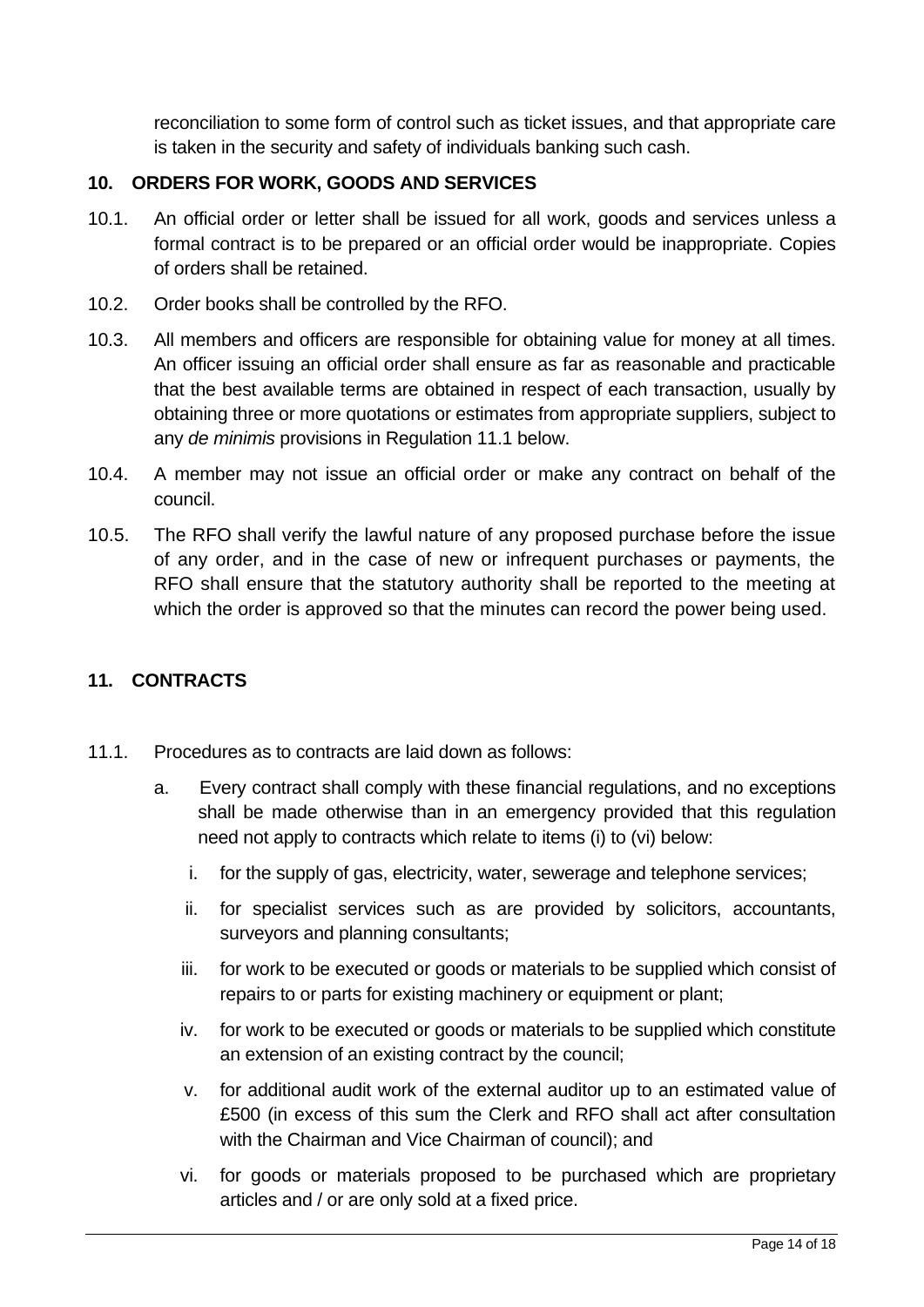- b. Where the council intends to procure or award a public supply contract, public service contract or public works contract as defined by The Public Contracts Regulations 2015 ("the Regulations") which is valued at £25,000 or more, the council shall comply with the relevant requirements of the Regulations<sup>2</sup>.
- c. The full requirements of The Regulations, as applicable, shall be followed in respect of the tendering and award of a public supply contract, public service contract or public works contract which exceed thresholds in The Regulations set by the Public Contracts Directive 2014/24/EU (which may change from time to time) $3$ .
- d. When applications are made to waive financial regulations relating to contracts to enable a price to be negotiated without competition the reason shall be embodied in a recommendation to the council.
- e. Such invitation to tender shall state the general nature of the intended contract and the Clerk shall obtain the necessary technical assistance to prepare a specification in appropriate cases. The invitation shall in addition state that tenders must be addressed to the Clerk in the ordinary course of post. Each tendering firm shall be supplied with a specifically marked envelope in which the tender is to be sealed and remain sealed until the prescribed date for opening tenders for that contract.
- f. All sealed tenders shall be opened at the same time on the prescribed date by the Clerk in the presence of at least one member of council.
- g. Any invitation to tender issued under this regulation shall be subject to Standing Orders and shall refer to the terms of the Bribery Act 2010.
- h. When it is to enter into a contract of less than £50,000 in value for the supply of goods or materials or for the execution of works or specialist services other than such goods, materials, works or specialist services as are excepted as set out in paragraph (a) the Clerk or RFO shall obtain 3 quotations (priced descriptions of the proposed supply); where the value is below £5,000 and above £1,000 the Clerk or RFO shall strive to obtain 3 estimates. Otherwise, Regulation 10.3 above shall apply.
	- i. The council shall not be obliged to accept the lowest or any tender, quote or estimate.
	- j. Should it occur that the council, or duly delegated committee, does not accept any tender, quote or estimate, the work is not allocated and the council requires further pricing, provided that the specification does not change, no

<sup>&</sup>lt;sup>2</sup> The Regulations require councils to use the Contracts Finder website to advertise contract opportunities, set out the procedures to be followed in awarding new contracts and to publicise the award of new contracts <sup>3</sup> Thresholds currently applicable are:

a. For public supply and public service contracts 209,000 Euros (£164,176)

b. For public works contracts 5,225,000 Euros (£4,104,394)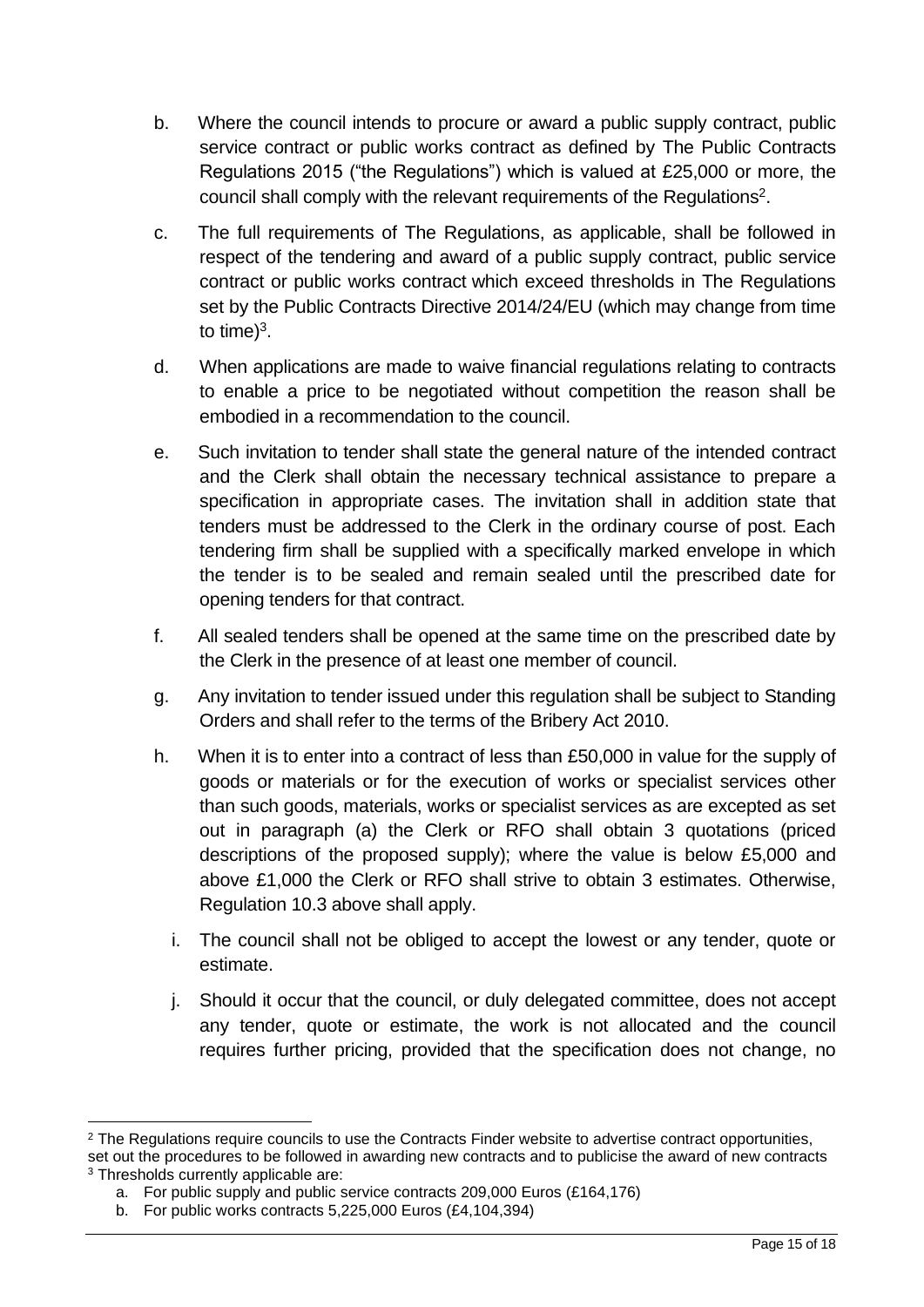person shall be permitted to submit a later tender, estimate or quote who was present when the original decision making process was being undertaken.

# <span id="page-15-0"></span>**12. PAYMENTS UNDER CONTRACTS FOR BUILDING OR OTHER CONSTRUCTION WORKS (PUBLIC WORKS CONTRACTS)**

- 12.1. Payments on account of the contract sum shall be made within the time specified in the contract by the RFO upon authorised certificates of the architect or other consultants engaged to supervise the contract (subject to any percentage withholding as may be agreed in the particular contract).
- 12.2. Where contracts provide for payment by instalments the RFO shall maintain a record of all such payments. In any case where it is estimated that the total cost of work carried out under a contract, excluding agreed variations, will exceed the contract sum of 5% or more a report shall be submitted to the council.
- 12.3. Any variation to a contract or addition to or omission from a contract must be approved by the council and Clerk to the contractor in writing, the council being informed where the final cost is likely to exceed the financial provision.

#### <span id="page-15-1"></span>**13. STORES AND EQUIPMENT**

- 13.1. The officer in charge of each section shall be responsible for the care and custody of stores and equipment in that section.
- 13.2. Delivery notes shall be obtained in respect of all goods received into store or otherwise delivered and goods must be checked as to order and quality at the time delivery is made.
- 13.3. Stocks shall be kept at the minimum levels consistent with operational requirements.
- 13.4. The RFO shall be responsible for periodic checks of stocks and stores at least annually.

### <span id="page-15-2"></span>**14. ASSETS, PROPERTIES AND ESTATES**

14.1. The Clerk shall make appropriate arrangements for the custody of all title deeds and Land Registry Certificates of properties held by the council. The RFO shall ensure a record is maintained of all properties held by the council, recording the location, extent, plan, reference, purchase details, nature of the interest, tenancies granted, rents payable and purpose for which held in accordance with Accounts and Audit Regulations.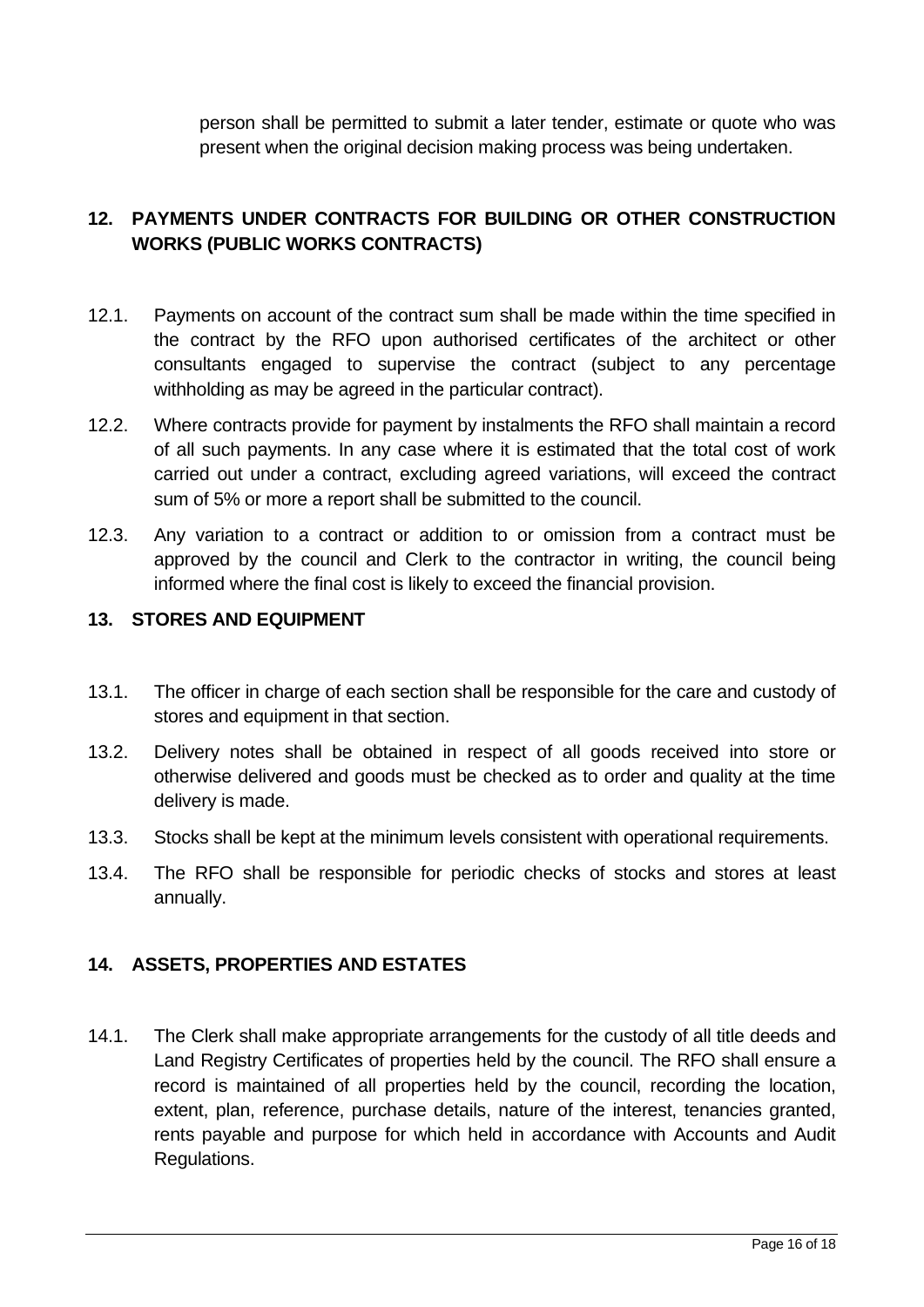- 14.2. No tangible moveable property shall be purchased or otherwise acquired, sold, leased or otherwise disposed of, without the authority of the council, together with any other consents required by law, save where the estimated value of any one item of tangible movable property does not exceed £250.
- 14.3. No real property (interests in land) shall be sold, leased or otherwise disposed of without the authority of the council, together with any other consents required by law. In each case a report in writing shall be provided to council in respect of valuation and surveyed condition of the property (including matters such as planning permissions and covenants) together with a proper business case (including an adequate level of consultation with the electorate).
- 14.4. No real property (interests in land) shall be purchased or acquired without the authority of the full council. In each case a report in writing shall be provided to council in respect of valuation and surveyed condition of the property (including matters such as planning permissions and covenants) together with a proper business case (including an adequate level of consultation with the electorate).
- 14.5. Subject only to the limit set in Regulation 14.2 above, no tangible moveable property shall be purchased or acquired without the authority of the full council. In each case a report in writing shall be provided to council with a full business case.
- 14.6. The RFO shall ensure that an appropriate and accurate Register of Assets and Investments is kept up to date. The continued existence of tangible assets shown in the Register shall be verified at least annually, possibly in conjunction with a health and safety inspection of assets.

### <span id="page-16-0"></span>**15. INSURANCE**

- 15.1. Following the annual risk assessment (per Regulation 17), the RFO shall effect all insurances and negotiate all claims on the council's insurers.
- 15.2. The RFO shall keep a record of all insurances effected by the council and the property and risks covered thereby and annually review it.
- 15.3. The RFO shall be notified of any loss liability or damage or of any event likely to lead to a claim, and shall report these to council at the next available meeting.
- 15.4. All appropriate members and employees of the council shall be included in a suitable form of security or fidelity guarantee insurance which shall cover the maximum risk exposure as determined annually by the council, or duly delegated committee.